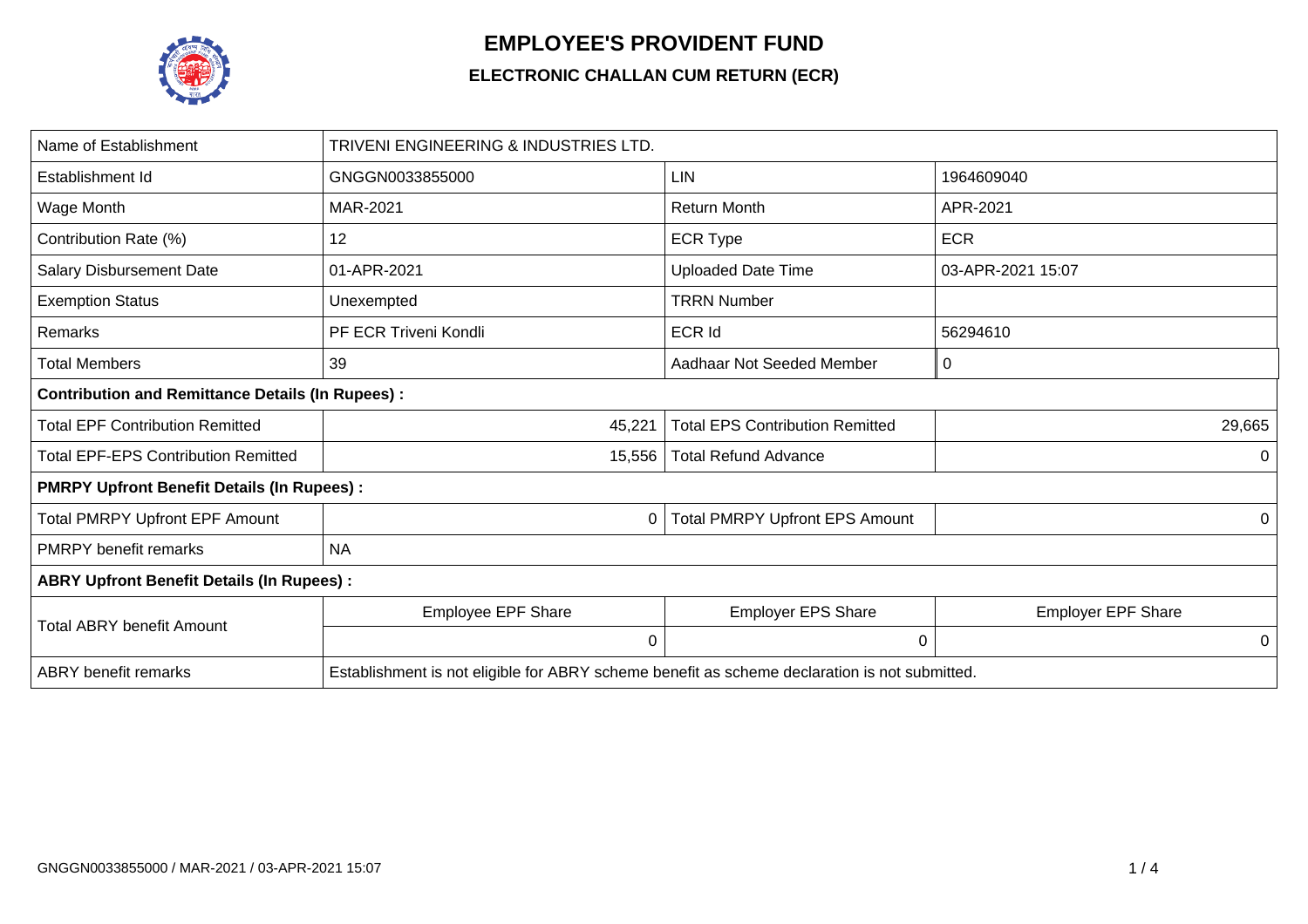## Member Details :-

|                |              | Name as per                                   |                                               | Wages  |            |            |             | <b>Contribution Remitted</b> |            |     |                    |                | <b>PMRPY / ABRY Benefit</b>    | Posting               |                 |                                  |
|----------------|--------------|-----------------------------------------------|-----------------------------------------------|--------|------------|------------|-------------|------------------------------|------------|-----|--------------------|----------------|--------------------------------|-----------------------|-----------------|----------------------------------|
| SI. No.        | <b>UAN</b>   | <b>ECR</b>                                    | <b>UAN</b><br><b>Repository</b>               | Gross  | <b>EPF</b> | <b>EPS</b> | <b>EDLI</b> | EE.                          | <b>EPS</b> | ER  | <b>NCP</b><br>Days | <b>Refunds</b> | <b>Pension</b><br><b>Share</b> | ER PF<br><b>Share</b> | <b>EE Share</b> | <b>Location of</b><br>the member |
| $\overline{1}$ | 101487956680 | <b>ABDUL MALEK</b>                            | <b>ABDUL</b><br><b>MALEK</b>                  | 8,541  | 8,541      | 8,541      | 8,541       | 1,025                        | 711        | 314 | 12                 | $\mathbf 0$    |                                |                       |                 | N.A.                             |
| 2              | 101487956698 | <b>ABU SUFIAN</b>                             | ABU SUFIAN                                    | 9,855  | 9,855      | 9,855      | 9,855       | 1,183                        | 821        | 362 | 10                 | $\mathbf 0$    |                                |                       |                 | N.A.                             |
| 3              | 101213091940 | <b>ANIL KUMAR</b><br><b>CHANDRAVANS</b><br>HI | <b>ANIL KUMAR</b><br>CHANDRAVA<br><b>NSHI</b> | 16,425 | 16,425     | 15,000     | 15,000      | 1,971                        | 1,250      | 721 | $\mathbf 0$        | $\mathbf 0$    |                                |                       |                 | N.A.                             |
| $\overline{4}$ | 101656227514 | <b>ASHOK</b>                                  | <b>ASHOK</b>                                  | 7,152  | 7,152      | 7,152      | 7,152       | 858                          | 596        | 262 | 13                 | $\mathbf 0$    |                                |                       |                 | N.A.                             |
| 5              | 101656227567 | <b>ASHOK</b><br><b>MANDAL</b>                 | <b>ASHOK</b><br><b>MANDAL</b>                 | 6,556  | 6,556      | 6,556      | 6,556       | 787                          | 546        | 241 | 14                 | $\mathbf 0$    |                                |                       |                 | N.A.                             |
| 6              | 101319715144 | ASHWANI<br><b>MANDAL</b>                      | <b>ASHWANI</b><br><b>MONDAL</b>               | 10,132 | 10,132     | 10,132     | 10,132      | 1,216                        | 844        | 372 | 8                  | $\mathbf 0$    |                                |                       |                 | N.A.                             |
| $\overline{7}$ | 101397155374 | <b>BHAJAHARI DA</b>                           | <b>BHAJAHARI</b><br><b>DAS</b>                | 7,152  | 7,152      | 7,152      | 7,152       | 858                          | 596        | 262 | 13                 | $\mathbf 0$    |                                |                       |                 | N.A.                             |
| 8              | 101495427313 | <b>DEEPAK</b>                                 | <b>DEEPAK</b>                                 | 14,900 | 14,900     | 14,900     | 14,900      | 1,788                        | 1,241      | 547 | $\mathbf 0$        | $\mathbf 0$    |                                |                       |                 | N.A.                             |
| 9              | 101188247826 | <b>FATIK SEKH</b>                             | <b>FATIK SEKH</b>                             | 9,855  | 9,855      | 9,855      | 9,855       | 1,183                        | 821        | 362 | 10                 | $\mathbf 0$    |                                |                       |                 | N.A.                             |
| 10             | 101656227607 | <b>GORAKH</b><br>PRAJAPATI                    | <b>GORAKH</b><br>PRAJAPATI                    | 8,344  | 8,344      | 8,344      | 8,344       | 1,001                        | 695        | 306 | 11                 | $\mathsf{O}$   |                                |                       |                 | N.A.                             |
| 11             | 101656227579 | <b>HARI SAH</b>                               | <b>HARI SAH</b>                               | 7,748  | 7,748      | 7,748      | 7,748       | 930                          | 645        | 285 | 12                 | $\mathbf 0$    |                                |                       |                 | N.A.                             |
| 12             | 101188247890 | <b>HAZRAT ALI</b>                             | <b>HAZRAT ALI</b>                             | 7,152  | 7,152      | 7,152      | 7,152       | 858                          | 596        | 262 | 13                 | $\mathbf 0$    |                                |                       |                 | N.A.                             |
| 13             | 101487956605 | <b>HURMAT SK</b>                              | <b>HURMAT SK</b>                              | 5,960  | 5,960      | 5,960      | 5,960       | 715                          | 496        | 219 | 15                 | $\mathsf{O}$   |                                |                       |                 | N.A.                             |
| 14             | 101656227546 | <b>KAMALA</b><br><b>SHANKAR</b><br>YADAV      | <b>KAMALA</b><br><b>SHANKAR</b><br>YADAV      | 8,344  | 8,344      | 8,344      | 8,344       | 1,001                        | 695        | 306 | 11                 | $\mathbf 0$    |                                |                       |                 | N.A.                             |
| 15             | 101207336347 | <b>KRISHANPAL</b>                             | <b>KRISHNA PAL</b>                            | 14,900 | 14,900     | 14,900     | 14,900      | 1,788                        | 1,241      | 547 | $\mathbf 0$        | $\mathbf 0$    |                                |                       |                 | N.A.                             |
| 16             | 101656227598 | <b>MAINUL SEKH</b>                            | <b>MAINUL SK</b>                              | 7,748  | 7,748      | 7,748      | 7,748       | 930                          | 645        | 285 | 12                 | $\mathsf{O}$   |                                |                       |                 | N.A.                             |
| 17             | 101487956646 | <b>MANOJ</b><br><b>CHAURASIA</b>              | <b>MANOJ</b><br><b>CHAURASIA</b>              | 14,900 | 14,900     | 14,900     | 14,900      | 1,788                        | 1,241      | 547 | $\mathbf 0$        | $\mathbf 0$    |                                |                       |                 | N.A.                             |
| 18             | 101350010514 | <b>MAYANK</b><br><b>VERMA</b>                 | <b>MAYANK</b><br><b>VERMA</b>                 | 16,425 | 16,425     | 15,000     | 15,000      | 1,971                        | 1,250      | 721 | $\mathbf 0$        | $\mathbf 0$    |                                |                       |                 | N.A.                             |
| 19             | 101195656668 | MD<br>MANIRUJJAMAI                            | MD<br>MANIRUJJAM<br>AN                        | 7,748  | 7,748      | 7,748      | 7,748       | 930                          | 645        | 285 | 12                 | $\mathbf 0$    |                                |                       |                 | N.A.                             |
| 20             | 101656227505 | SAMIUL SEKH                                   | <b>MD SAMIUL</b><br><b>SEKH</b>               | 9,536  | 9,536      | 9,536      | 9,536       | 1,144                        | 794        | 350 | 9                  | $\mathbf 0$    |                                |                       |                 | N.A.                             |
| 21             | 101155583178 | <b>MEHERU</b>                                 | <b>MEHERU</b>                                 | 7,152  | 7,152      | 7,152      | 7,152       | 858                          | 596        | 262 | 13                 | $\mathbf 0$    |                                |                       |                 | N.A.                             |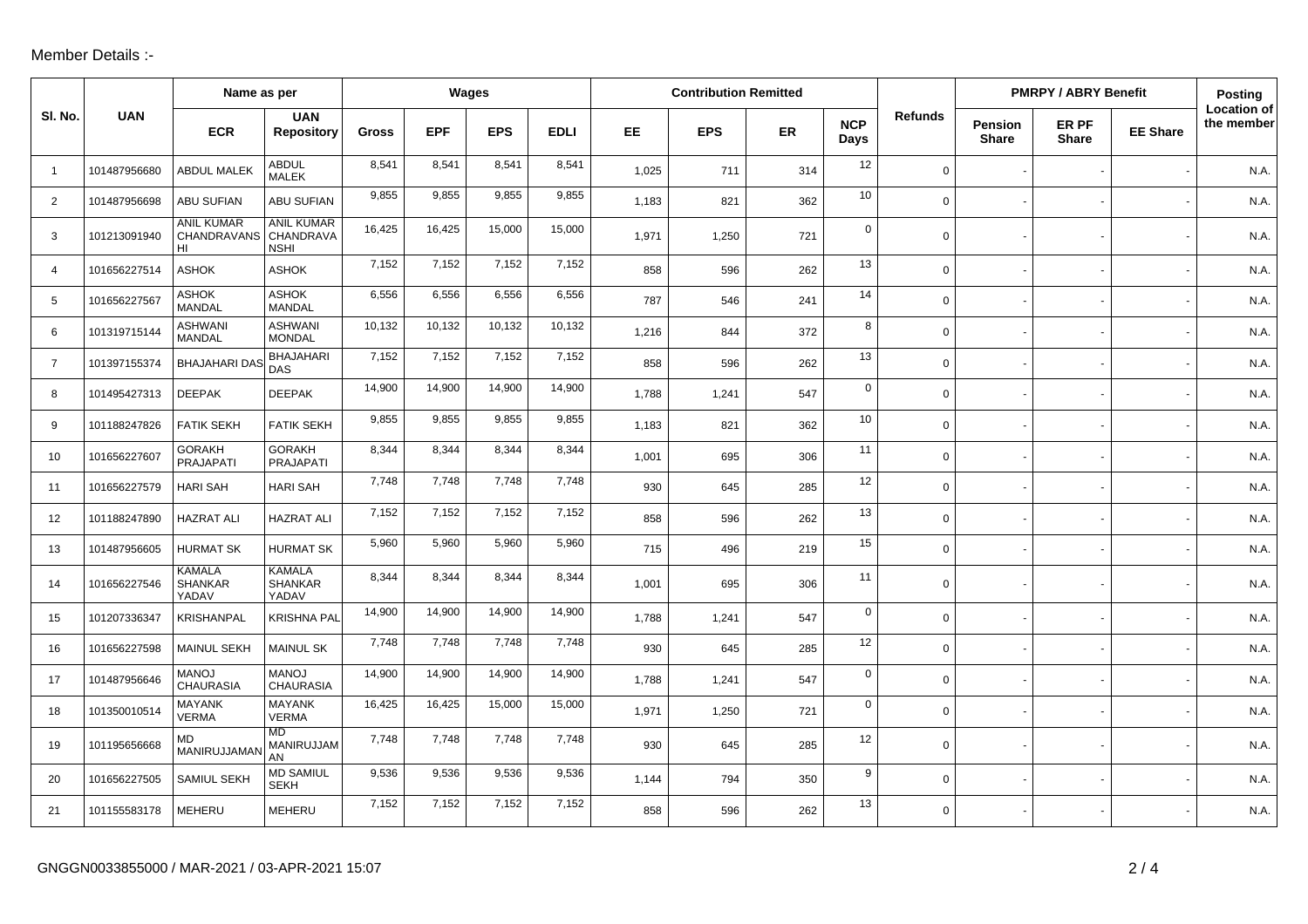|         | Name as per  |                                                    |                                                    | Wages        |            |            |             | <b>Contribution Remitted</b> |              |       |                    |          | <b>PMRPY / ABRY Benefit</b>    |                       |                 | Posting                   |
|---------|--------------|----------------------------------------------------|----------------------------------------------------|--------------|------------|------------|-------------|------------------------------|--------------|-------|--------------------|----------|--------------------------------|-----------------------|-----------------|---------------------------|
| SI. No. | <b>UAN</b>   | <b>ECR</b>                                         | <b>UAN</b><br><b>Repository</b>                    | <b>Gross</b> | <b>EPF</b> | <b>EPS</b> | <b>EDLI</b> | EE.                          | <b>EPS</b>   | ER    | <b>NCP</b><br>Days | Refunds  | <b>Pension</b><br><b>Share</b> | ER PF<br><b>Share</b> | <b>EE Share</b> | Location of<br>the member |
| 22      | 101656227522 | <b>MUNTU SEKH</b>                                  | MUNTU SEKH                                         | 7,152        | 7,152      | 7,152      | 7,152       | 858                          | 596          | 262   | 13                 | $\Omega$ |                                |                       |                 | N.A.                      |
| 23      | 101579170515 | <b>NURUL</b>                                       | <b>NURUL</b>                                       | 6,556        | 6,556      | 6,556      | 6,556       | 787                          | 546          | 241   | 14                 | $\Omega$ |                                |                       |                 | N.A.                      |
| 24      | 101315587217 | PANKAJ KUMAR                                       | PANKAJ<br><b>KUMAR</b>                             | 16,425       | 16,425     | 15,000     | 15,000      | 1,971                        | 1,250        | 721   | $\mathbf 0$        | $\Omega$ |                                |                       |                 | N.A.                      |
| 25      | 101656227551 | PRATAP KUMAF                                       | <b>PRATAP</b><br><b>KUMAR</b>                      | 8,344        | 8,344      | 8,344      | 8,344       | 1,001                        | 695          | 306   | 11                 | $\Omega$ |                                |                       |                 | N.A.                      |
| 26      | 101656227533 | <b>PREM KUMAR</b><br><b>MANDAL</b>                 | PREM<br><b>KUMAR</b><br>MANDAL                     | 8,344        | 8,344      | 8,344      | 8,344       | 1,001                        | 695          | 306   | 11                 | $\Omega$ |                                |                       |                 | N.A.                      |
| 27      | 101195656647 | RAJU SK                                            | <b>RAJU SK</b>                                     | 6,556        | 6,556      | 6,556      | 6,556       | 787                          | 546          | 241   | 14                 | $\Omega$ |                                |                       |                 | N.A.                      |
| 28      | 101397155388 | <b>RAKESH</b><br><b>KUMAR BHOLA</b>                | <b>RAKESH</b><br><b>KUMAR</b><br><b>BHOLA</b>      | 6,556        | 6,556      | 6,556      | 6,556       | 787                          | 546          | 241   | 14                 | $\Omega$ |                                |                       |                 | N.A.                      |
| 29      | 101397155238 | RANAJIT JANA                                       | <b>RANAJIT</b><br><b>JANA</b>                      | 7,152        | 7,152      | 7,152      | 7,152       | 858                          | 596          | 262   | 13                 | $\Omega$ |                                |                       |                 | N.A.                      |
| 30      | 101387748592 | SHAMBHU<br>PRASAD                                  | <b>SAMBHU</b><br><b>PARSAD</b>                     | 14,900       | 14,900     | 14,900     | 14,900      | 1.788                        | 1,241        | 547   | $\mathbf 0$        | $\Omega$ |                                |                       |                 | N.A.                      |
| 31      | 101656227580 | <b>SANDEEP</b><br><b>KUMAR</b><br><b>PRAJAPATI</b> | <b>SANDEEP</b><br><b>KUMAR</b><br><b>PRAJAPATI</b> | 7,748        | 7,748      | 7,748      | 7,748       | 930                          | 645          | 285   | 12                 | $\Omega$ |                                |                       |                 | N.A.                      |
| 32      | 101487956614 | <b>SANGAM SING</b>                                 | SANGAM<br><b>SINGH</b>                             | 14,900       | 14,900     | 14,900     | 14,900      | 1.788                        | 1,241        | 547   | $\mathbf 0$        | $\Omega$ |                                |                       |                 | N.A.                      |
| 33      | 101195656584 | <b>SANU SEKH</b>                                   | <b>SANU SEKH</b>                                   | 9,855        | 9,855      | 9,855      | 9,855       | 1.183                        | 821          | 362   | 10                 | $\Omega$ |                                |                       |                 | N.A.                      |
| 34      | 101196274471 | <b>SEKH TANU</b>                                   | <b>SEKH TANU</b>                                   | 8,541        | 8,541      | 8,541      | 8,541       | 1,025                        | 711          | 314   | 12                 | $\Omega$ |                                |                       |                 | N.A.                      |
| 35      | 101487956622 | <b>SENTU SEKH</b>                                  | <b>SENTU SEKH</b>                                  | 7,152        | 7,152      | 7,152      | 7,152       | 858                          | 596          | 262   | 13                 | $\Omega$ |                                |                       |                 | N.A.                      |
| 36      | 101175946347 | SHUVANKAR<br><b>NAYAK</b>                          | SHUVANKAR<br><b>NAYAK</b>                          | 10,000       | 10,000     | 10,000     | 10,000      | 1,200                        | 833          | 367   | $\mathbf 0$        | $\Omega$ |                                |                       |                 | N.A.                      |
| 37      | 101204489012 | <b>SUDHISH SAH</b>                                 | <b>SUDHISH</b><br>SAH                              | 6,556        | 6,556      | 6,556      | 6,556       | 787                          | 546          | 241   | 14                 | $\Omega$ |                                |                       |                 | N.A.                      |
| 38      | 101482441983 | <b>SWAPAN DOLA</b>                                 | <b>SWAPAN</b><br><b>DOLAI</b>                      | 7,152        | 7,152      | 7,152      | 7,152       | 858                          | 596          | 262   | 13                 | $\Omega$ |                                |                       |                 | N.A.                      |
| 39      | 101545934188 | <b>UPENDRA</b><br><b>CHANDRA</b><br><b>VANSHI</b>  | <b>UPENDRA</b><br><b>CHANDRA</b><br><b>VANSHI</b>  | 16,425       | 16,425     | $\Omega$   | 15,000      | 1,971                        | $\mathbf{0}$ | 1,971 | $\mathbf 0$        | $\Omega$ |                                |                       |                 | N.A.                      |